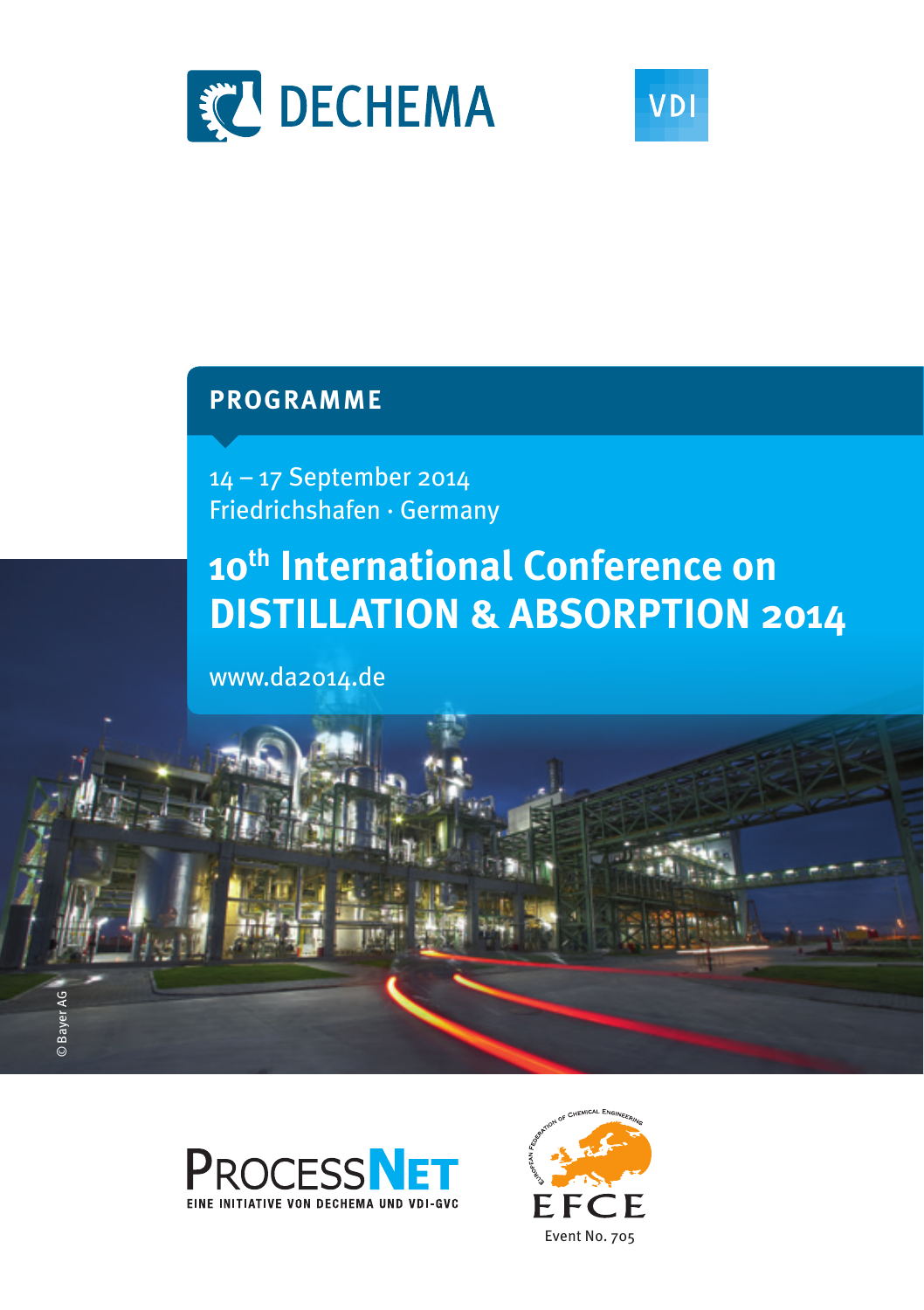## **Sunday, 14 September 2014**

|  | 14:00 Excursion to Neues Schloss Meersburg |  |  |  |  |  |  |
|--|--------------------------------------------|--|--|--|--|--|--|
|--|--------------------------------------------|--|--|--|--|--|--|

17:00 **Welcome Reception Graf-Zeppelin-Haus** Olgastr. 20 88045 Friedrichshafen Germany Tel.: +49 7541 288-0



| LECTURE PROGRAMME | <b>LECTURE PROGRAMME</b> |
|-------------------|--------------------------|
|                   |                          |

## **Monday, 15 September 2014**

|        | <u>.,, -, - - - -  -</u>                                                                                                                                                                                                                  |                                                                                                                                                                                                                |  |  |
|--------|-------------------------------------------------------------------------------------------------------------------------------------------------------------------------------------------------------------------------------------------|----------------------------------------------------------------------------------------------------------------------------------------------------------------------------------------------------------------|--|--|
|        |                                                                                                                                                                                                                                           | Room: Ludwig-Dürr-Saal                                                                                                                                                                                         |  |  |
| 8:30   | <b>OPENING</b>                                                                                                                                                                                                                            |                                                                                                                                                                                                                |  |  |
| Chair: |                                                                                                                                                                                                                                           | R.C. Darton, University of Oxford/UK                                                                                                                                                                           |  |  |
| 9:00   |                                                                                                                                                                                                                                           | <b>PLENARY LECTURE</b>                                                                                                                                                                                         |  |  |
|        | <b>Milestones in the History of Distillation</b><br>L. Spiegel, Sulzer Chemtech Ltd., Winterthur/CH, N. Kockmann, TU Dortmund University/D                                                                                                |                                                                                                                                                                                                                |  |  |
|        |                                                                                                                                                                                                                                           |                                                                                                                                                                                                                |  |  |
|        | Room: Ludwig-Dürr-Saal                                                                                                                                                                                                                    | Room: Alfred-Colsman-Saal                                                                                                                                                                                      |  |  |
|        | <b>BASIC DATA</b>                                                                                                                                                                                                                         | <b>ENERGY EFFICIENCY AND TECHNOLOGY</b>                                                                                                                                                                        |  |  |
| Chair: | A. Toikka, Saint-Petersburg State<br><b>University/RU</b>                                                                                                                                                                                 | P. Lang, Budapest University of<br><b>Technology and Economics/H</b>                                                                                                                                           |  |  |
| 10:05  | Mathematical gnostics, a powerful method<br>of evaluating experimental heat capacity data<br>Z. Wagner, A. Andresova, M. Bendova,<br>K. Machanova, J. Rotrekl, Institute of<br>Chemical Process Fundamentals ASCR,<br>v. v. i., Prague/CZ | Higher energy saving with new heat<br>integration arrangement in heat integrated<br>distillation column (HIDiC)<br>T. Wakabayashi, Toyo Engineering Corporation,<br>Narashino/J; S. Hasebe, Kyoto University/J |  |  |
| 10:30  | On the responses of azeotropes to pressure<br>variations<br>J. Abildskov, Technical University of<br>Denmark, Kgs. Lyngby/DK; J.P. O'Connell,<br>University of Virginia, Charlottesville/USA                                              | <b>Enlarged operating ranges for thermosiphon</b><br>reboilers using thermoplates<br>R. Goedecke, S. Scholl, TU Braunschweig/D                                                                                 |  |  |
| 10:55  |                                                                                                                                                                                                                                           | <b>Coffee Break</b>                                                                                                                                                                                            |  |  |
|        | <b>BASIC DATA</b>                                                                                                                                                                                                                         | <b>ENERGY EFFICIENCY AND TECHNOLOGY</b>                                                                                                                                                                        |  |  |
| Chair: | M. Bendova, Institute of Chemical Process<br>Fundamentals ASCR, v. v. i., Prague/CZ                                                                                                                                                       | J.-U. Repke, TU Bergakademie Freiberg/D                                                                                                                                                                        |  |  |
| 11:20  | Direct spatiotemporally resolved fluores-<br>cence investigations of gas transfer in<br>liquid film flows<br>V. Kapoustina, M. Rädle, Mannheim University<br>of Applied Sciences/D; J.-U. Repke,<br>TU Bergakademie Freiberg/D            | Batch distillation with heat pump applying<br>different working fluids<br>G. Modla, P. Lang, Budapest University of<br>Technology and Economics/H                                                              |  |  |
| 11:45  | Phase processes and critical states in<br>reactive systems with liquid phase splitting:<br>phase diagrams and thermodynamic<br>peculiarities<br>A. Toikka, A. Samarov, Saint-Petersburg<br>State University/RU                            | New, useful dividing wall columns for<br>sustainable distillation<br>R. Agrawal, G. Madenoor Ramapriya, Purdue<br>University, West Lafayette/USA                                                               |  |  |
| 12:10  | The effects of fluid physical properties and<br>tray geometry on entrainment and weeping<br>in sieve tray columns<br>R.K. Moses, J.H. Knoetze, A.J. Burger,<br>Stellenbosch University/ZA                                                 | Energy and economic trade-off in partially<br>adiabatic distillation columns<br>J.R. Alcántara Avila, K.-I. Sotowa, T. Horikawa,<br>The University of Tokushima/J                                              |  |  |

12:35 Lunch Break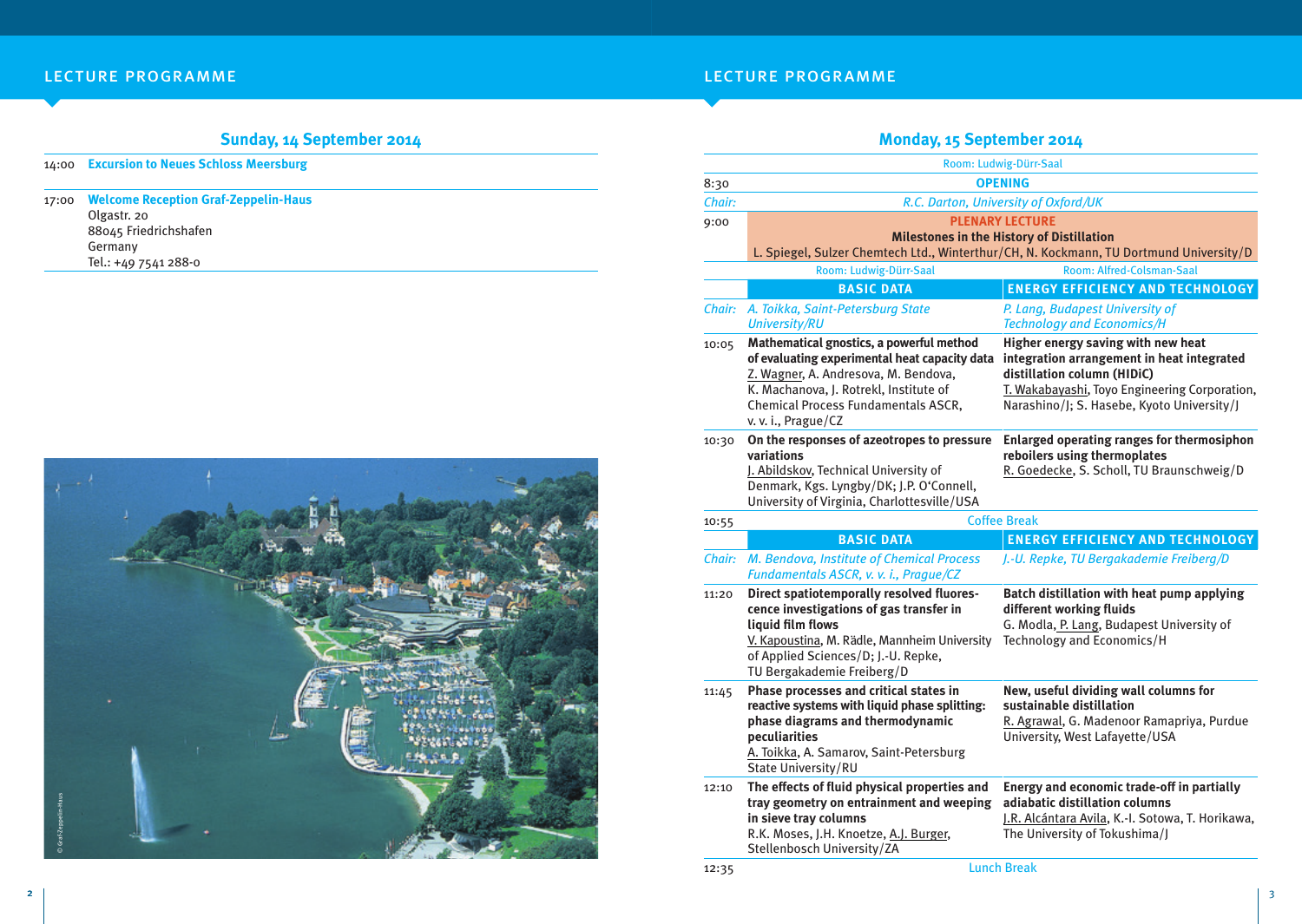|        | <b>Monday, 15 September 2014</b>                                                                                                                                                                 |                                                                                                                                                    |
|--------|--------------------------------------------------------------------------------------------------------------------------------------------------------------------------------------------------|----------------------------------------------------------------------------------------------------------------------------------------------------|
|        |                                                                                                                                                                                                  | Room: Ludwig-Dürr-Saal                                                                                                                             |
| Chair: |                                                                                                                                                                                                  | M. Grünewald, Ruhr-Universität Bochum/D                                                                                                            |
| 13:30  |                                                                                                                                                                                                  | <b>PLENARY LECTURE</b><br>Innovation - can it work in a big company?<br>P. Nagler, Chief Innovation Officer, Evonik Industries AG, Hanau/D         |
|        | Room: Ludwig-Dürr-Saal                                                                                                                                                                           | Room: Alfred-Colsman-Saal                                                                                                                          |
|        | <b>TRAYS</b>                                                                                                                                                                                     | <b>ENERGY EFFICIENCY AND TECHNOLOGY</b>                                                                                                            |
| Chair: | Z. Olujic, Delft University of Technology/NL                                                                                                                                                     | S. Scholl, TU Braunschweig/D                                                                                                                       |
| 14:20  | Novel developments in tray mechanical<br>design<br>N. Morotti, Koch-Glitsch, Bergamo/I;<br>G. Spencer, Koch-Glitsch, Stoke-on-Trent/UK;<br>N. Sandford, D. Headley, Koch-Glitsch,<br>Wichita/USA | Retrofit of distillation columns together with<br>their heat transfer devices<br>M.A. Suleiman, M. Jobson, The University of<br>Manchester/UK      |
| 14:55  | A high capacity retray that wasn't - A practical<br>lesson in counter-intuitive thinking<br>S. Hennigan, BP Chemicals Ltd, Hull/UK                                                               | Wastewater ammonia stripping with closed<br>air loop system<br>P. Faessler, Sulzer Chemtech AG, Allschwil/CH                                       |
| 15:20  | Influence of tray geometry and hydraulic<br>conditions on vibration induced damages<br>of sieve and valve trays<br>C. Geipel, A. Wolgast, RVT Process<br>Equipment GmbH, Steinwiesen/D           | Optimization of an industrial batch extractive<br>distillation process<br>L. Hegely, P. Lang, Budapest University of<br>Technology and Economics/H |
| 15:55  |                                                                                                                                                                                                  | <b>Coffee Break</b>                                                                                                                                |
|        | <b>STRUCTURED PACKINGS</b>                                                                                                                                                                       | <b>MODELING&amp;SIMULATION</b>                                                                                                                     |
| Chair: | I. Nieuwoudt, Koch-Glitsch, Wichita/USA                                                                                                                                                          | R. Agrawal, Purdue University,<br><b>West Lafavette/USA</b>                                                                                        |
| 16:20  | Separation of cyclohexene/cyclohexane<br>mixtures by a reactive dividing-wall                                                                                                                    | Integrated workflow for modeling, simulation<br>and experiments of distillation processes                                                          |

R. Benfer, T. Keller, N. Asprion, S. Blagov, R. Böttcher, BASF SE, Ludwigshafen/D; M. Bortz, R. Welke, Fraunhofer Institute for Industrial Mathematics ITWM, Kaiserslautern/D; J. Burger, E. von Harbou, TU Kaiserslautern/D; K.-H. Küfer, Fraunhofer Institute for Industrial Mathematics ITWM, Kaiserslautern/D; H. Hasse, TU Kaiserslautern/D

**mixtures by a reactive dividing-wall distillation column with two reactive sections** H. Zhang, K. Huang, X. Yao, C. Xia, H. Chen, W. Chen, Beijing University of Chemical Technology/CHN

**LECTURE PROGRAMME** 

## **Monday, 15 September 2014**

|                   | Room: Ludwig-Dürr-Saal                                                                                                                                                                                                         | <b>Alfred-Colsman-Saal</b>                                                                                                                                                                                                                                                                        |
|-------------------|--------------------------------------------------------------------------------------------------------------------------------------------------------------------------------------------------------------------------------|---------------------------------------------------------------------------------------------------------------------------------------------------------------------------------------------------------------------------------------------------------------------------------------------------|
|                   | <b>STRUCTURED PACKINGS</b>                                                                                                                                                                                                     | <b>MODELING&amp;SIMULATION</b>                                                                                                                                                                                                                                                                    |
| Chair:            | I. Nieuwoudt, Koch-Glitsch, Wichita/USA                                                                                                                                                                                        | R. Agrawal, Purdue University,<br><b>West Lafayette/USA</b>                                                                                                                                                                                                                                       |
| 16:45             | Performance characteristics of an inter-<br>mediate area high performance structured<br>packing<br>Z. Olujic, Delft University of Technology/NL;<br>T. Rietfort, H. Jansen, E. Zich, Julius Montz<br>GmbH, Hilden/D            | Reliable and efficient calculation of azeotropes<br>and pinch points in homogeneous and<br>heterogeneous multicomponent distillation<br>M. Skiborowski, RWTH Aachen University,<br>Aachen/D; J. Bausa, Bayer Technology Services<br>GmbH, Leverkusen/D; W. Marquardt, RWTH<br>Aachen University/D |
| 17:10             | The tool box for distillation column<br>revamps focussed on capacity and<br>efficiency improvement<br>P. Wilkinson, Shell Global Solutions Inter-<br>national BV, Amsterdam/NL; M. Roza,<br>Sulzer Chemtech ltd, Winterthur/CH | The influence of mass transfer parameters in<br>acid-gas treating and non-reactive distillation<br>processes using rate based models<br>R. Arendsen, P. Huttenhuis, Procede<br>Gastreating BV, Enschede/NL; G. Versteeg,<br>RuG, Groningen/NL                                                     |
| 17:35             | Practical evaluation of efficiency measure-<br>ment of structured packings in alcohol<br>water system<br>O. Pajalic, Perstorp AB, Perstorp/S                                                                                   | Progress in design of random packings for<br>gas-liquid systems<br>J. Mackowiak, ENVIMAC Engineering GmbH,<br>Oberhausen/D                                                                                                                                                                        |
| 18:05             | <b>Poster Introduction</b><br>A. Jupke, RWTH Aachen University/D,<br>P. Lutze, TU Dortmund University/D                                                                                                                        |                                                                                                                                                                                                                                                                                                   |
| $18:30-$<br>21:00 | <b>Poster Session &amp; Light Refreshment</b>                                                                                                                                                                                  |                                                                                                                                                                                                                                                                                                   |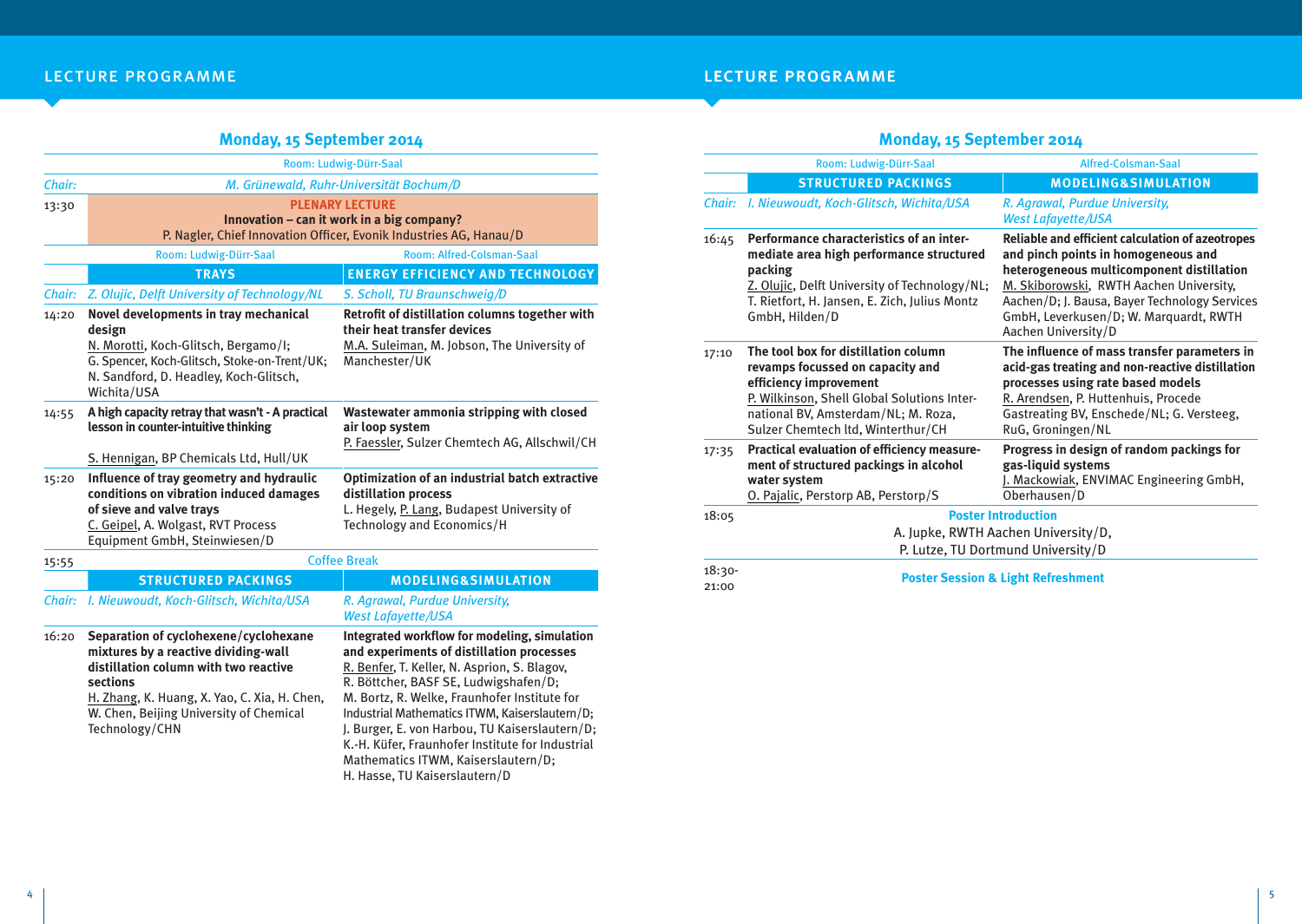## LECTURE PROGRAMME

| Tuesday, 16 September 2014                                                                                                                                                                                                                                                                                                                             |                                                                                                                                                                                                                                                                                                                                |
|--------------------------------------------------------------------------------------------------------------------------------------------------------------------------------------------------------------------------------------------------------------------------------------------------------------------------------------------------------|--------------------------------------------------------------------------------------------------------------------------------------------------------------------------------------------------------------------------------------------------------------------------------------------------------------------------------|
|                                                                                                                                                                                                                                                                                                                                                        | Room: Ludwig-Dürr-Saal                                                                                                                                                                                                                                                                                                         |
|                                                                                                                                                                                                                                                                                                                                                        | A. Górak, TU Dortmund University/D                                                                                                                                                                                                                                                                                             |
|                                                                                                                                                                                                                                                                                                                                                        | <b>EFCE-AWARD</b>                                                                                                                                                                                                                                                                                                              |
|                                                                                                                                                                                                                                                                                                                                                        | <b>LECTURE EFCE-AWARD</b>                                                                                                                                                                                                                                                                                                      |
| Room: Ludwig-Dürr-Saal                                                                                                                                                                                                                                                                                                                                 | <b>Alfred-Colsman-Saal</b>                                                                                                                                                                                                                                                                                                     |
| <b>MEGA EQUIPMENT</b>                                                                                                                                                                                                                                                                                                                                  | <b>MODELING&amp;SIMULATION</b>                                                                                                                                                                                                                                                                                                 |
| M. Schultes, Raschig GmbH, Ludwigshafen/D                                                                                                                                                                                                                                                                                                              | E.Y. Kenig, University of Paderborn/D                                                                                                                                                                                                                                                                                          |
| sensitivity and susceptibility<br>M. Duss, M. Roza, Sulzer Chemtech Ltd,<br>Winterthur/CH                                                                                                                                                                                                                                                              | Comprehensive investigation and comparison<br>of refinery distillation technologies<br>A. Szoke-Kis, Budapest University of Tech-<br>nology and Economics/H; C.I. Farkas, MOL<br>Plc., Százhalombatta/H; P. Mizsey, Budapest<br>University of Technology and Economics/H                                                       |
| CO <sub>2</sub> capture from coal flue gas: measurement<br>of gas stream impurities and their effect on<br>process operation and design<br>C. Satterley, E.ON New Build & Technology,<br>Nottingham/UK; B. Schallert, W. Albrecht,<br>S. Neuhaus, H. Rode, E.ON New Build &<br>Technology, Gelsenkirchen/D; S. Reddy,<br>Fluor Corporation, Irvine/USA | <b>Distillation in special chemistry</b><br>A. Rix, C. Hiller, R. Meier, Evonik Industries AG,<br>Marl/D; G. Niggemann, Evonik Industries AG,<br>Hanau/D                                                                                                                                                                       |
| Large diameter experimental evidence on<br>liquid (mal)distribution properties of<br>structured packings<br>Z. Olujic, Delft University of Technology,<br>Delft/NL                                                                                                                                                                                     | Enrichment of light components at gas-liquid<br>interfaces by density gradient theory and<br>molecular simulation<br>K. Langenbach, S. Werth, M. Horsch,<br>H. Hasse, TU Kaiserslautern/D                                                                                                                                      |
| <b>MEGA tower design considerations</b><br>D. Summers, M. Pilling, D. Wiesman,<br>Sulzer Chemtech, Tulsa/USA                                                                                                                                                                                                                                           | From concept to design: the use of membrane<br>residue curve maps to characterize and<br>design membrane processes<br>M. Peters, University of South Africa,<br>Johannesburg/ZA; N. Seedat, University<br>of the Witwatersrand, Johannesburg/ZA;<br>D. Hildebrandt, D. Glasser, University of<br>South Africa, Johannesburg/ZA |
|                                                                                                                                                                                                                                                                                                                                                        | Columns subject to motion: maldistribution                                                                                                                                                                                                                                                                                     |

## lecture programme lecture programme programme

## **Tuesday, 16 September 2014**

|        | Room: Ludwig-Dürr-Saal                                                                                                                                                                                                                                                                                                                              | <b>Alfred-Colsman-Saal</b>                                                                                                                                                                                                                   |
|--------|-----------------------------------------------------------------------------------------------------------------------------------------------------------------------------------------------------------------------------------------------------------------------------------------------------------------------------------------------------|----------------------------------------------------------------------------------------------------------------------------------------------------------------------------------------------------------------------------------------------|
|        |                                                                                                                                                                                                                                                                                                                                                     |                                                                                                                                                                                                                                              |
|        | <b>BIOBASED PROCESSES</b>                                                                                                                                                                                                                                                                                                                           | <b>MODELING &amp; SIMULATION</b>                                                                                                                                                                                                             |
| Chair: | M. Siebenhofer, TU Graz/AT                                                                                                                                                                                                                                                                                                                          | A.J. Burger, Stellenbosch University/AZ                                                                                                                                                                                                      |
| 11:20  | Dividing wall column for industrial<br>multi-purpose use<br>T. Gruetzner, D. Staak, B. Schwegler,<br>D. Roederer, Lonza Ltd, Visp/CH                                                                                                                                                                                                                | Evaluation of equilibrium and non-equilibrium<br>models for simulation of distillation<br>J. Holtbruegge, TU Dortmund University/D;<br>E. Sorensen, UCL-University College Lon-<br>don/UK; A. Górak, P. Lutze, TU Dortmund<br>University/D   |
| 11:45  | Process intensification of the production<br>process of biojet fuel<br>C. Gutiérrez-Antonio, Universidad Autónoma<br>de Querétaro/MEX; F.I. Gómez-Castro, Uni-<br>versidad de Guanajuato/MEX; A. Briones-<br>Ramírez, Exxerpro Solutions, Querétaro/MEX                                                                                             | Analysis of a gas flow in structured packed<br>bed columns using CFD<br>N. Jäntti, J. Vaittinen, T. Keskitalo, K. Keskinen,<br>Neste Jacobs Oy, Porvoo/FIN; T. Siikonen,<br>Aalto University, Espoo/FIN                                      |
| 12:10  | Biocatalysts for enhanced CO <sub>2</sub> post-<br>combustion capture efficiency in<br>absorption columns<br>A. Kunze, V. Penner, TU Dortmund University/D; tomography<br>M.T. Gundersen, J.M. Woodley, Technical<br>University of Denmark, Lyngby/DK; A. Górak, M. Crine, P. Marchot, D. Toye, University of<br>P. Lutze, TU Dortmund University/D | A study of the liquid viscosity impact on<br>separation efficiency of structured packings<br>using a modelling approach based on X-ray<br>A. Janzen, J. Steube, University of Paderborn/D;<br>Liège/B; E.Y. Kenig, University of Paderborn/D |
| 12:35  |                                                                                                                                                                                                                                                                                                                                                     | <b>Lunch Break</b>                                                                                                                                                                                                                           |
|        |                                                                                                                                                                                                                                                                                                                                                     | Room: Ludwig-Dürr-Saal                                                                                                                                                                                                                       |
| Chair: |                                                                                                                                                                                                                                                                                                                                                     | E. Sorensen, UCL-University College London/UK                                                                                                                                                                                                |
| 13:30  |                                                                                                                                                                                                                                                                                                                                                     | <b>PLENARY LECTURE</b><br>CO <sub>2</sub> capture: application of gas-liquid contacting processes and beyond<br>P. Feron, Commonwealth Scientific and Industrial Research Organisation/AU                                                    |
|        | Room: Ludwig-Dürr-Saal                                                                                                                                                                                                                                                                                                                              | <b>Alfred-Colsman-Saal</b>                                                                                                                                                                                                                   |
|        | <b>BIOBASED PROCESSES</b>                                                                                                                                                                                                                                                                                                                           | <b>EQUIPMENT DESIGN AND REVAMPS</b>                                                                                                                                                                                                          |
| Chair: | J.G. Segovia-Hernández, Universidad<br>Autónoma de Querétaro/MEX                                                                                                                                                                                                                                                                                    | H. Kister, Fluor Corp., Aliso Viejo/USA                                                                                                                                                                                                      |
| 14:20  | Biocatalytic reactive distillation: funda-<br>mentals and experimental investigations<br>R. Heils, TU Hamburg-Harburg/D; M. Wierschem, I. Nieuwoudt, P. Quotson, Koch-Glitsch,<br>TU Dortmund University/D; L. Hilterhaus,<br>A. Liese, TU Hamburg-Harburg/D; P. Lutze,<br>TU Dortmund University; I. Smirnova,<br>TU Hamburg-Harburg/D             | PROFLUX <sup>™</sup> severe service grid -<br>Dealing with challenging applications<br>Wichita/USA; A. Ferrari, Koch-Glitsch,<br>Bergamo/I                                                                                                   |
| 14:55  | Reactive distillation, an intensifying tool<br>in biorefinery<br>D. Painer, S. Lux, M. Siebenhofer, TU Graz/A                                                                                                                                                                                                                                       | Effective mass transfer area of modular<br>catalytic structured packings<br>E. Brunazzi, University of Pisa/I                                                                                                                                |
| 15:20  |                                                                                                                                                                                                                                                                                                                                                     | <b>Coffee Break</b>                                                                                                                                                                                                                          |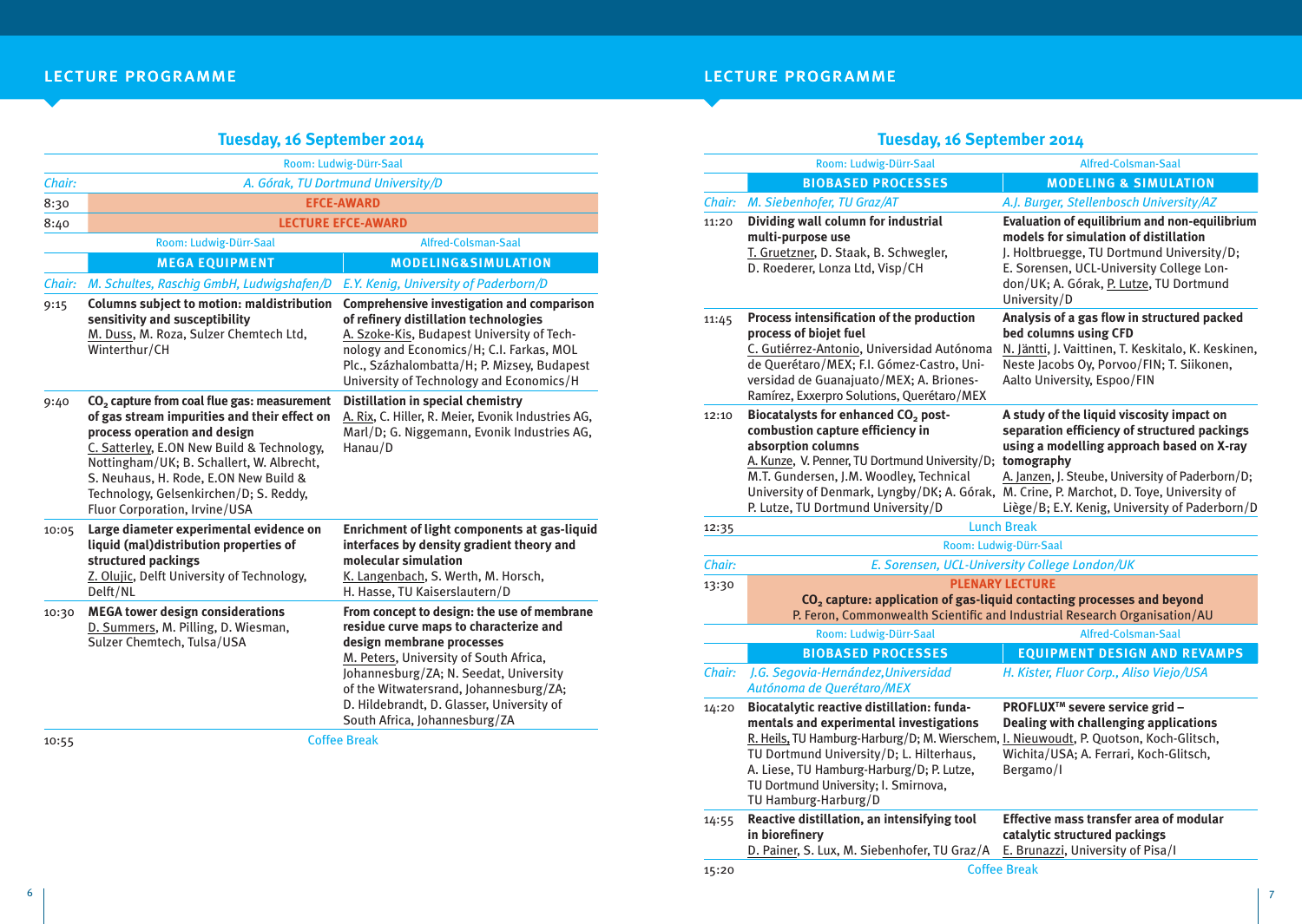## **Tuesday, 16 September 2014**

|                 | Room: Ludwig-Dürr-Saal                                                                                                                                                                                                                             | Alfred-Colsman-Saal                                                                                                                                                                                                                                           |
|-----------------|----------------------------------------------------------------------------------------------------------------------------------------------------------------------------------------------------------------------------------------------------|---------------------------------------------------------------------------------------------------------------------------------------------------------------------------------------------------------------------------------------------------------------|
|                 | <b>ABSORPTION</b>                                                                                                                                                                                                                                  | <b>EQUIPMENT DESIGN</b>                                                                                                                                                                                                                                       |
| Chair:          | P. Feron, Commonwealth Scientific and<br><b>Industrial Research Organisation/AU</b>                                                                                                                                                                | M. Wehrli, Sulzer Chemtech Ltd,<br><b>Winterthur/CH</b>                                                                                                                                                                                                       |
| 15:45           | Caustic wash columns for sour gas<br>absorption<br>H.-J. Zander, Linde AG, Pullach/D                                                                                                                                                               | Influence of viscosity and packing geometry<br>on distillation: experiments and simulation<br>C. Bradtmöller, S. Scholl, TU Braunschweig/D                                                                                                                    |
| 16:10           | Development of a modular absorption<br>column<br>S. Müller, M. Grünewald, Ruhr University<br>Bochum/D                                                                                                                                              | Kettle reboiler hydraulic studies<br>T. Cai, M. Resetarits, S. Chambers, Fractionation<br>Research, Inc., Stillwater/USA                                                                                                                                      |
| 16:35           | Study of the effect of stripping components<br>in absorption processes for CO <sub>2</sub> -removal<br>from power plant flue gases<br>A. Kossmann, TU München, Garching/D;<br>P. Moser, RWE Power AG, Essen/D; H. Klein,<br>TU München, Garching/D | Maldistribution in packed columns -<br>new findings, old challenges<br>T. Keller, R. Eiswirth, A. Shilkin, C. Knösche,<br>BASF SE, Ludwigshafen/D; A. Pavlenko,<br>N. Pecherkin, V. Zhukov, Kutateladze Institute<br>of Thermophysics SB RAS, Novosibirsk/RUS |
| 17:00-<br>17:25 | A new structured packing for reactive<br>absorption<br>J. Roesler, P. Alix, L. Raynal, P. Broutin,<br>IFP Energies nouvelles, Solaize/F; J. Esquier,<br>G. Perdu, L. Normand, PROSERNAT, Paris La<br>Défense/F                                     | Investigation of liquid distribution in packed<br>column with cell model<br>M. Kosir, G. Zheng, M. Grünewald,<br>Ruhr University, Bochum/D                                                                                                                    |
| 19:00-<br>22:00 |                                                                                                                                                                                                                                                    | <b>CONFERENCE DINNER</b><br>DORNIER MUSEUM FRIEDRICHSHAFEN (next to the airport)                                                                                                                                                                              |

Claude-Dornier-Platz 1 , 88046 Friedrichshafen Tel.: +49 7541 487 36 00

## lecture programme lecture programme programme

## **Wednesday, 17 September 2014**

|        |                                                                                                                                                                                                                                                        | Room: Ludwig-Dürr-Saal                                                                                                                                                                                                                                                                       |  |
|--------|--------------------------------------------------------------------------------------------------------------------------------------------------------------------------------------------------------------------------------------------------------|----------------------------------------------------------------------------------------------------------------------------------------------------------------------------------------------------------------------------------------------------------------------------------------------|--|
| Chair: | E. Brunazzi, University of Pisa/I                                                                                                                                                                                                                      |                                                                                                                                                                                                                                                                                              |  |
| 8:30   |                                                                                                                                                                                                                                                        | <b>PLENARY LECTURE</b><br>Special applications of distillation - going smaller or different<br>E. Sorensen, UCL-University College London/UK                                                                                                                                                 |  |
|        | Room: Ludwig-Dürr-Saal                                                                                                                                                                                                                                 | Alfred-Colsman-Saal                                                                                                                                                                                                                                                                          |  |
|        | <b>OPERATION &amp; CONTROL</b>                                                                                                                                                                                                                         | <b>INTEGRATED PROCESSES</b>                                                                                                                                                                                                                                                                  |  |
| Chair: | M. Kalbassi, Air Products/UK                                                                                                                                                                                                                           | X.G. Yuan, Tianjin University/CHN                                                                                                                                                                                                                                                            |  |
| 9:15   | Dynamic models for safety shutdown of<br>distillation columns<br>L.-C. Bodizs, M. Hahn, A. Rix, J. Schallenberg,<br>M. Vogt, Evonik industries AG, Marl/D                                                                                              | Synthesis of a membrane-absorption-hybrid<br>system for the removal CO <sub>2</sub> from OCM<br>product gas<br>E. Esche, D. Müller, C. Bock, G. Wozny,<br>Technische Universität Berlin/D                                                                                                    |  |
| 9:40   | Vapor/liquid parallel-flow channelling on<br>cascade trays with moving valves<br>J. Bausa, Bayer Technology Services GmbH,<br>Leverkusen/D; B. Pennemann, Bayer<br>Material-Science GmbH, Leverkusen/D                                                 | Performance of a novel modular concept for<br>membrane distillation<br>A. Hagedorn, G. Fieg, TU Hamburg-Harburg/D;<br>D. Winter, D. Düver, J. Koschikowski, Fraun-<br>hofer Institute for Solar Energy Systems<br>(ISE), Freiburg/D; T. Mann, MAHLE Industrial<br>Filtration GmbH, Hamburg/D |  |
| 10:05  | Gamma scan and tomography scan data<br>from a distillation column at various<br>loading<br>L. Pless, R. Carlson, Tracerco, Pasadena/USA;<br>M. Schultes, Raschig GmbH, Ludwigshafen/D;<br>S. Chambers, Fractionation Reserach, Inc.,<br>Stillwater/USA | Selectivity engineering with hybrid reactive<br>distillation column with side draw<br>S.U. Hasan, S.M. Mahajani, R.K. Malik, Indian<br>Institute of Technology Bombay, Mumbai/IND                                                                                                            |  |
| 10:30  | <b>Control of cyclic distillation systems</b><br>C.S. Bildea, C. Patrut, Politehnica University<br>of Bucharest/RO; A.A. Kiss, AkzoNobel,<br>Deventer/NL                                                                                               | Conceptual design, simulation, and experiment<br>for a reactive divided wall column<br>T.D. Nguyen, D. Rouzineau, M. Meyer,<br>X. Meyer, Université Toulouse/F                                                                                                                               |  |
| 10:55  | <b>Coffee Break</b>                                                                                                                                                                                                                                    |                                                                                                                                                                                                                                                                                              |  |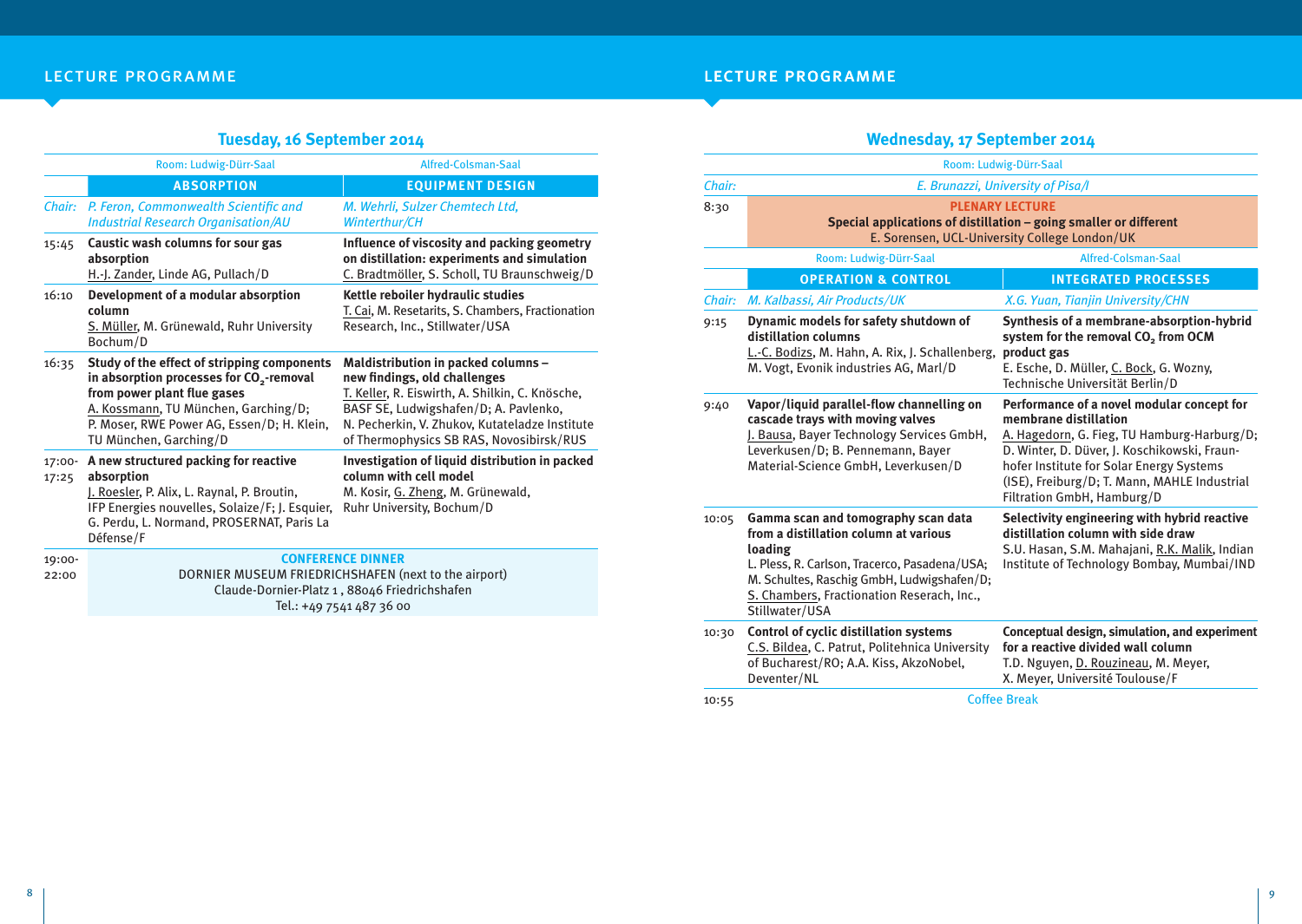### lecture programme

## **Wednesday, 17 September 2014**

|        | Room: Ludwig-Dürr-Saal                                                                                                                                                                                                                                                                                       | Alfred-Colsman-Saal                                                                                                                                                                                                                 |
|--------|--------------------------------------------------------------------------------------------------------------------------------------------------------------------------------------------------------------------------------------------------------------------------------------------------------------|-------------------------------------------------------------------------------------------------------------------------------------------------------------------------------------------------------------------------------------|
|        | <b>OPERATION &amp; CONTROL</b>                                                                                                                                                                                                                                                                               | <b>INTEGRATED PROCESSES</b>                                                                                                                                                                                                         |
| Chair: | T. Cai, Fractionation Research Incorporated,<br>Stillwater/USA                                                                                                                                                                                                                                               | I. Halvorsen, SINTEF, Trondheim/N                                                                                                                                                                                                   |
| 11:20  | Troubleshooting a hot vapor bypass control<br>instability<br>H. Kister, Fluor Corp., Aliso Viejo, CA/USA;<br>D.W. Hanson, Valero Energy, San Antonio,<br>TX/USA                                                                                                                                              | A hybrid distillation - pervaporation system<br>in a single unit for Breaking distillation<br>boundaries in multicomponent mixtures<br>J. Fontalvo, National University of Colombia,<br>Manizales/CO                                |
| 11:45  | Distillation column availability. The true<br>meaning of capacity and how to realize it<br>J. Bravo, Royal Dutch Shell, Houston/USA                                                                                                                                                                          | <b>Experimental investigation of the synthesis</b><br>of the environmental friendly fuel additive<br><b>GTBE by reactive distillation</b><br>H.-M. Lorenz, R. Heiduschke, P. Schiffmann,<br>J.-U. Repke, TU Bergakademie Freiberg/D |
| 12:10  | Application of a control strategy with<br>cooling distributed action in a distillation<br>unit<br>G.N. Mello, University of Joinville Region,<br>Joinville/BR; R.A.F. Machado, Federal Uni-<br>versity of Santa Catarina, Florianópolis/BR;<br>C. Marangoni, University of Joinville Region,<br>Joinville/BR | Temperature effect on the CO <sub>2</sub> absorption<br>using ILs<br>L. Gomez-Coma, A. Garea, A. Irabien,<br>Universidad de Cantabria, Santander/E                                                                                  |
| 12:35  |                                                                                                                                                                                                                                                                                                              | <b>Closing Ceremony &amp; Poster Award</b>                                                                                                                                                                                          |
| 13:00  |                                                                                                                                                                                                                                                                                                              | Lunch                                                                                                                                                                                                                               |

### poster programme

University of Pannonia, Veszprém/H

| <b>APPLICATIONS IN FINE, PHARMA AND BIOCHEMICAL PROCESSES</b> |  |  |
|---------------------------------------------------------------|--|--|
|                                                               |  |  |

| $P_{1,1}$        | Complexities of the design of fine chemical production by distillation<br>A.J. Toth, J. Manczinger, Budapest University of Technology and Economics/H; P. Mizsey,<br>Budapest University of Technology and Economics and University of Pannonia, Veszprem/H                                                                                                           |
|------------------|-----------------------------------------------------------------------------------------------------------------------------------------------------------------------------------------------------------------------------------------------------------------------------------------------------------------------------------------------------------------------|
| $P_{1,2}$        | Solvent recovery from azeotropic mixtures by heteroazetropic and extractive batch<br>distillation<br>S. Vreysen, T. Ooms, G. Van Baelen, Thomas More University College, Geel/B; V. Gerbaud,<br>Université de Toulouse/F; I. Rodriguez-Donis, InSTEC, la Habana/C; G. Vermeulen, De Neef<br>Chemical Processing, Heist-op-den-Berg/B; B. Van der Bruggen, KU Leuven/B |
| P <sub>1.3</sub> | Rectification of lemongrass (Cymbopogon citratus) essential oil using centrifugal<br>molecular distillation<br>L. Plazas Tovar, G.M. Ferreira Pinto, C.B. Batistella, R. Maciel Filho, M.R. Wolf Maciel,<br>University of Campinas/BR                                                                                                                                 |
| $P_{1.4}$        | Distillation based recovery of solvents used for tyre solubility<br>E. Csefalvay, N. Valentinyi, Budapest University of Technology and Economics/H; J.M. Tukacs,<br>Eotvos University, Budapest/H; I. Gresits, Budapest University of Technology and Economics/H;                                                                                                     |

## **BASIC DATA**

L. Racz, Renergy Fund Kft, Budapest/H; S. Solti, Szelence Kamionmosó Kft, Vác/H; P. Mizsey,

| Surface area and interfacial area measurements for spray absorption<br>Y. Tamhankar, B. King, R. Whiteley, Oklahoma State University, Stillwater/USA; T. Cai,<br>Fractionation Research Incorporated, Stillwater/USA; C. Aichele, Oklahoma State University,<br>Stillwater/USA |
|--------------------------------------------------------------------------------------------------------------------------------------------------------------------------------------------------------------------------------------------------------------------------------|
| Proposal for a new test mixture with elevated viscosity at distillation conditions<br>C. Bradtmöller, S. Scholl, TU Braunschweig/D                                                                                                                                             |
| Desorption kinetics of CO <sub>2</sub> from aqueous amine-carbonate-blends<br>A. Tunnat, P. Behr., K. Görner, University of Duisburg-EssenD                                                                                                                                    |
| Continuous gas dehydration with ionic liquids as an absorbent<br>M. Krannich, F. Heym, W. Korth, A. Jess, University of Bayreuth/D                                                                                                                                             |
| Gas-phase mass-transfer characteristics of mellapak 250Y structured packing under<br>distillation conditions<br>F. Rejl, L. Valenz, J. Haidl, Institute of Chemical Technology, Prague/CZ                                                                                      |
| Hydrodynamic behaviour of packed columns operated under supercritical conditions<br>H.H. Franken, J.H. Knoetze, C.E. Schwarz, Stellenbosch University/ZA                                                                                                                       |
| Absorption hydraulic and mass-transfer characteristics of raschig super-pak 250<br>L. Valenz, F. Rejl, V. Linek, J. Haidl, Institute of Chemical Technology, Prague/CZ                                                                                                         |
| Reactive absorption rates of CO <sub>2</sub> into solutions of MEA/n-propanol on a wetted wall<br>column<br>L.J. du Preez, L.H. Callanan, C.E. Schwarz, J.H. Knoetze, Stellenbosch University/ZA                                                                               |
|                                                                                                                                                                                                                                                                                |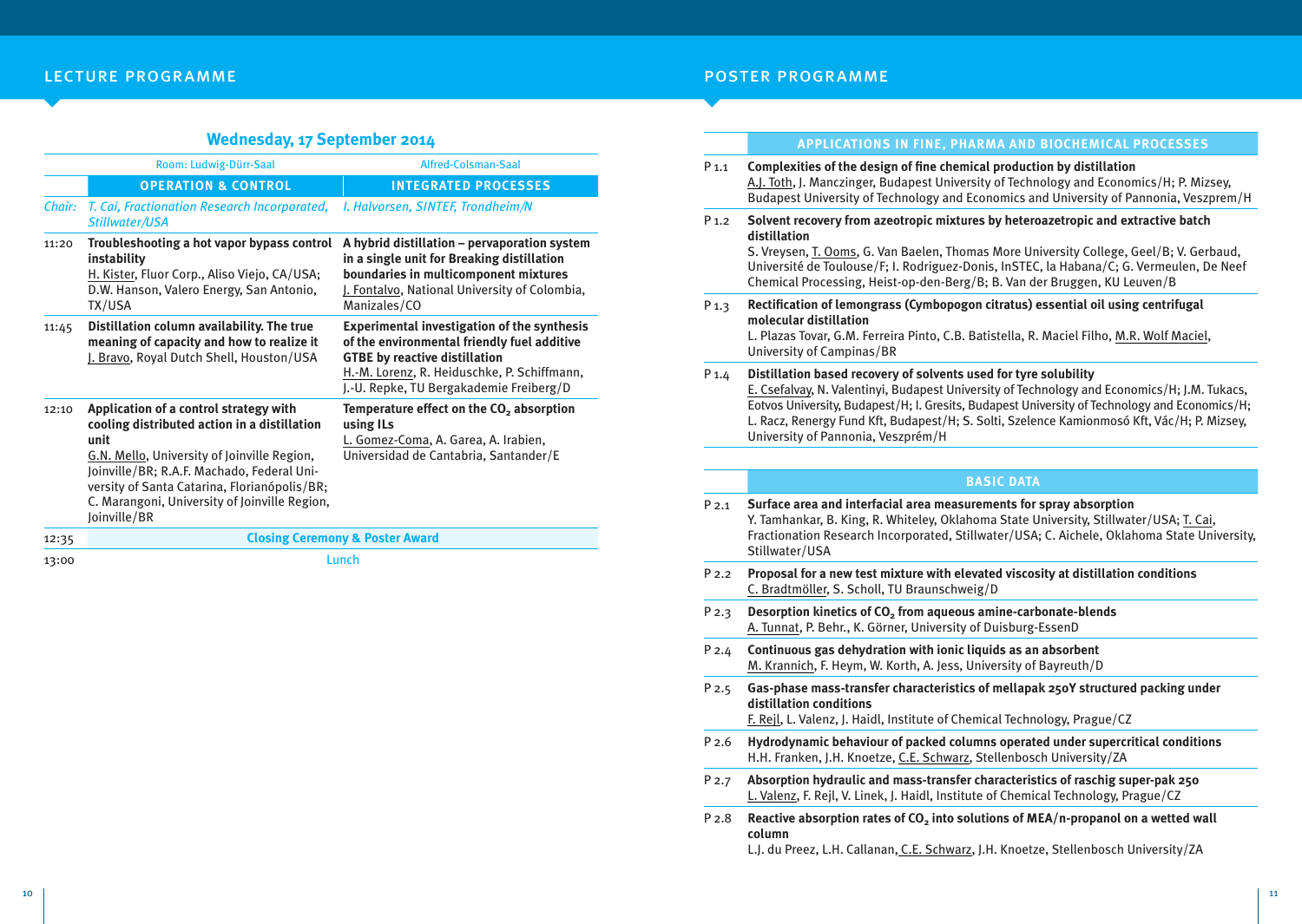#### poster programme poster programme

- P 2.9 **Experimental investigation of the three dimensional velocity field of falling liquid film flow on an inclined surface and micro structures** A. Marek, J.-U. Repke, TU Bergakademie, Freiberg/D
- P 2.10 **The experimental data on the phase transitions in the system with ethyl acetate synthesis reaction**

A. Samarov, A. Toikka, M. Toikka, M. Trofimova, A. Golikova, N. Tsvetov, Saint-Petersburg State University/RUS

P 2.11 **Hydrodynamics and mass transfer in viscous absorption media** F. Ortloff, F. Graf, T. Kolb, DVGW-Research Center, Karlsruhe/D

#### **Control & Operation**

P 3.2 **Control benchmark for solvent recovery by distillation** P. Lützen, M. Mauricio-Iglesias, J.K. Huusom, J. Abildskov, Technical University of Denmark, Lyngby/DK

#### **Energy Efficiency and Technology**

- P 4.1 **Operating lines of cyclic distillation** V. Maleta, Maleta cyclic distillation LLC, Tallinn/EST; O. Shevchenko, O. Bedruk, National University of Food Technologies, Kiev/UA
- P 4.3 **Criterion of energy effectiveness of extractive distillation in the partially thermally coupled columns**

A. Timoshenko, E. Anokhina, Lomonosov Moscow University of Fine Chemical Technology/RUS

- P 4.4 **Application systems with thermally coupled flows in extractive distillation of benzenecyclohexane-toluene mixture with N-methylpyrrolidone** E. Anokhina, A. Timoshenko, A. Rebrovskaya, A. Fedyushina, Lomonosov Moscow University of Fine Chemical Technology/RUS
- P 4.5 **Extractive distillation with the mixture of ionic liquid and organic solvent as entrainers** Z. Lei, X. Xi, C. Dai, B. Chen, Beijing University of Chemical Technology/CHN
- P 4.6 **Solvent-screening and characterisation for reactive gas scrubbing** A. Radnjanski, J. Pfaff, G. Ewert, M. Grünewald, Ruhr University Bochum/D
- P 4.7 **Study of the potential of new hybrid solvents for the post-combustion CO<sub>2</sub> capture process** J. Gervasi, L. Dubois, D. Thomas, Mons University/B
- P 4.8 A pilot plant study investigating the effect of process parameters on CO<sub>2</sub> capture with MEA **solutions**

C.E. Schwarz, J.J. Miskin, L.R. Kritzinger, L.H. Callanan, J.H. Knoetze, Stellenbosch University/ZA

- P 4.9 **Time and cost efficient scale-up for reactive gas-scrubbing with the mini-plant technology** J. Pfaff, A. Radnjanski, G. Ewert, M. Grünewald, Ruhr Universität Bochum/D
- P 4.10 **A systematic approach to design an energy efficient distillation column using a process simulator**

A. Dutta, R.K. Malik, IIT Bombay, Mumbai/IND

P 4.11 **Energy efficient separation alternatives for the production of ethanol from lignocellulosic biomass**

C. Triana, University College London/UK; P. Lutze, TU Dortmund/D; E.S. Fraga, E. Sorensen, University College London/UK

P 4.12 **Dividing wall columns for heterogeneous azeotropic distillation**

Quang-Khoa Le, Norwegian University of Science and Technology (NTNU), Trondheim/N; Ivar J. Halvorsen, SINTEF, Trondheim/N, Oleg Pajalic, Perstorp AB, Perstorp/S, Sigurd Skogestad, Norwegian University of Science and Technology (NTNU), Trondheim/N

#### **Equipment Design and Revamps**

- P 5.1 **Hydrodynamics and fouling in polymeric falling film evaporators for multi-effect-distillation** C. Dreiser, H.-J. Bart, TU Kaiserslautern/D
- P 5.2 **The destructive vibration of column trays** W. Zhang, P.H. Taylor, R.C. Darton, Oxford University/UK
- P 5.3 **How packing performance in gas treating is affected by tower geometry** N. Hatcher, C. Jones, Optimized Gas Treating, Inc., Buda/USA; R. Weiland, Optimized Gas Treating, Inc., Houston/USA
- P 5.5 **Hydraulics and mass transfer characteristics of fluidized packed beds for gas-liquid systems**

J. Mackowiak, J.F. Mackowiak, J. Szust, ENVIMAC Engineering GmbH, Oberhausen/D

- P 5.6 **Investigation of pillow-plate condensers for the application in distillation columns** J.M. Tran, University of Paderborn/D; S. Sommerfeld, Bayer Technology Services GmbH, Leverkusen/D; M. Piper, E.Y. Kenig, University of Paderborn/D
- P 5.7 **Debottlenecking the retrofitted thermally coupled distillation sequence in naphtha splitter process** Q.M. Le, A.H. Yuli, B.G. Choi, M.Y. Lee, Yeungnam University, Gyeongsan/ROK
- P 5.8 **Experimental study of the vapor absorption by lithium bromide solution in the tube and mesh alternating structure**

J.F. Wu, Y.P. Chen, Z.Y. Yi, R.B. Cao, Southeast University, Nanjing/CHN

- P 5.9 **Dividing wall column as energy saving retrofit technology** I. Dejanovic, University of Zagreb/HR; H. Jansen, Julius Montz GmbH, Hilden/D; Z. Olujic, Delft University of Technology/NL
- P 5.12 **Effect of liquid spreading on distillation performance of structured packing** M. Wehrli, F. Kehrer, A. Gäbler, Sulzer Chemtech Ltd, Winterthur/CH
- P 5.13 **Development and testing of trays with downward flow valves** G. Mosca, Sulzer Chemtech AG, Winterthur/CH; C.P. Ang, Sulzer Chemech Pte, Ltd, Singapore/SGP; M. Pilling, Sulzer Chemech USA, Inc., Tulsa/USA
- P 5.14 **Influences of the experimental setup configuration on mass transfer measurements in absorption systems**

V. Wolf, M. Lehner, University of Leoben/A; K. Hoffmann, RVT Process Equipment GmbH, Steinwiesen/D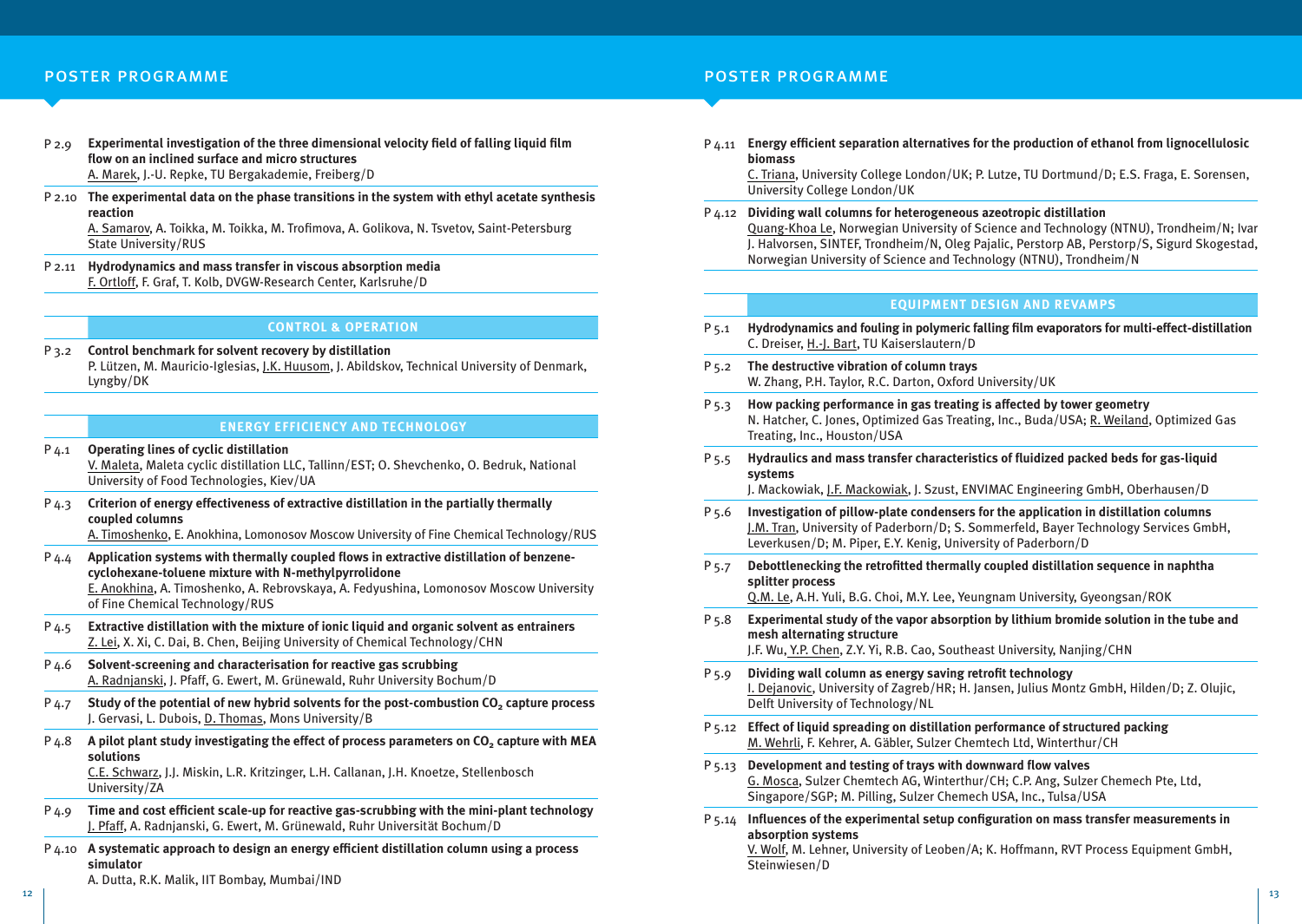#### **Integrated, Hybrid and Novel Processes**

P 6.1 **Shortcut method for the design of non ideal mixtures separation using extractive distillation dividing wall columns**

H. Benyounes, K. Benyahia, Université des sciences et de technologie, Oran/DZ; V. Gerbaud, Université de Toulouse and LGC, CNRS, Toulouse/F

- P 6.2 **Design and optimization of HIDiC distillation columns using a Boltzmann-based estimation of distribution algorithm: influence of volatility** R. Gutierrez-Guerra, R. Murrieta-Dueñas, J. Cortez-Gonzalez, J.G. Segovia-Hernandez, S. Hernandez, Universidad de Guanajuato/MEX; A. Hernandez-Aguirre, CIMAT, Guanajuato/MEX
- P 6.3 **Corona induced absorption of noxious constituents** M. Siebenhofer, P. Letonja, Graz University of Technology/A
- P 6.4 **Selective hydrogenation and separation of C3 stream by thermally coupled reactive distillation**

X. Qian, H. Tian, Y.Q. Luo, X.G. Yuan, K.T. Yu, Tianjin University/CHN

- P 6.5 **Petlyuk column and the alternatives for multicomponent distillation A perspective from systematic process synthesis** B.G. Rong, University of Southern Denmark, Odense/DK
- P 6.6 **The extractive dividing wall column in real production process groundBreaking process** D. Staak, T. Gruetzner, B. Schwegler, D. Roederer, Lonza Ltd, Visp/CH
- P 6.7 **Pilot plant mass transfer efficiency evaluation for toluene + methylcyclohexane separation by extractive distillation with [hmim][TCB]** E. Quijada-Maldonado, W. Meindersma, Eindhoven University of Technology/NL; A. de Haan, Delft University of Technology/NL
- P 6.8 **Process analysis of microwave assisted reactive distillation** K. Werth, S. Steinrücken, TU Dortmund/D; A.A. Kiss, AkzoNobel, Deventer/NL; G. Stefanidis, TU Delft/NL; P. Lutze, TU Dortmund/D
- P 6.9 **Recovery of PVA byproduct methyl acetate via reactive and extractive distillation** L.D. Xie, L.Y. Cai, H.D. Zheng, S.Y. Zhao, Fuzhou University/CHN
- P 6.10 **Investigation on hygroscopic electrolyte solutions for capturing air humidity as alternative drinking water resource**

S. Biehler, University of Stuttgart/D; M. Blicker, Fraunhofer Institute for Interfacial Engineering and Biotechnology, Stuttgart/D; T. Hirth, University of Stuttgart/D

P 6.11 **Systematic design of energy efficient distillation process for azeotropic waste photoresist thinner recovery**

Y.D. Chaniago, M. Lee, Yeungnam University, Gyeongsan/ROK

- P 6.12 **Thermal separation of ionic liquid recycling in biomass fractioning** K. Jakobsson, M. Abdullawahab, V. Alopaeus, Aalto University, Espoo/FIN
- P 6.13 **Distillation columns integrated with organic Rankine cycle** D. Sladkovskiy, N. Lisitsyn, Saint Petersburg State University/RUS

### poster programme poster programme

|        | P6.14 HIDIC - Design, sensitivity and graphical representation<br>K. Meyer, DTU, Lyngby/DK; L. Ianiaciello, ENSIACET, Toulouse/F; J.E. Nielsen, Harper/Vedel,<br>Søborg/DK; T. Bisgaard, J.K. Huusom, J. Abildskov, DTU, Lyngby/DK |
|--------|------------------------------------------------------------------------------------------------------------------------------------------------------------------------------------------------------------------------------------|
|        | P 6.15 Biocatalytic reactive distillation: modeling, model validation and optimization<br>M. Wierschem, TU Dortmund/D; R. Heils, L. Hilterhaus, A. Liese, I. Smirnova, TU Hamburg-<br>Harburg/D; P. Lutze, TU Dortmund/D           |
|        | P6.16 Methyl acetate synthesis, novel process concepts<br>S. Lux, T. Winkler, M. Siebenhofer, Graz University of Technology/AT                                                                                                     |
| P 6.17 | Process intensification for the absorptive upgrading of biogas<br>J. Kerber, J.-U. Repke, TU Bergakademie Freiberg/D                                                                                                               |
|        | P 6.18 Dividing wall columns for NGL separation<br>I. Halvorsen, SINTEF, Trondheim/N; I. Dejanovic, University of Zagreb/HR; Z. Olujic,<br>TU Delft/NL; S. Skogestad, NTNU, Trondheim/NO                                           |
|        | P 6.19 Transesterification of butyl acetate in a reactive dividing wall column: from laboratory<br>experiments to column operation<br>C. Ehlers, G. Fieg, TU Hamburg-Harburg/D; T. Hugen, T. Rietfort, Julius Montz GmbH, Hilden/D |
|        | P 6.21 A new application of dividing-wall columns for separation of middleboiling impurities<br>L. Cameretti, D. Demicoli, R. Meier, Evonik Industries AG, Marl/D                                                                  |
|        | P6.22 Multiple steady states in a reactive dividing wall column<br>E. Wang, University of Chinese Academy of Sciences, Beijing/CHN                                                                                                 |

#### **Mega Equipment**

P 7.1 **"From Mini to Mega" – Process development, engineering, and construction of a large**scale CO<sub>2</sub> capture plant A. Ohligschläger, T. Rogalinski, S. Hauke, R. Schneider, A. Reichl, Siemens AG, Frankfurt/D

### **Modeling and Simulation**

- P 8.1 **A new approach for absorption column modeling** C. Boyadjiev, Bulgarian Academy of Sciences, Sofia/BG
- P 8.2 **Modelling the species mass transfer in distillation columns and evaluating the performance of the structured packing** W. Said, Mines Paristech, Palaiseau/F; M. Nemer, Mines Paritech, Palaiseau/F; F. Delcorso, D. Bednarski, G. Cardon, Air Liquide, Jouy en Josas/F
- P 8.3 **Simulation of reactive absorption of carbon dioxide in activated aqueous potash solutions based on new physico-chemical data** M. Imle, N. McCann, J. Kumelan, D. Speyer, G. Maurer, H. Hasse, TU Kaiserslautern/D
- P 8.4 **The dependence of the distillation limit on feed quality and column equipment** L. Krolikowski, Wroclaw University of Technology/PL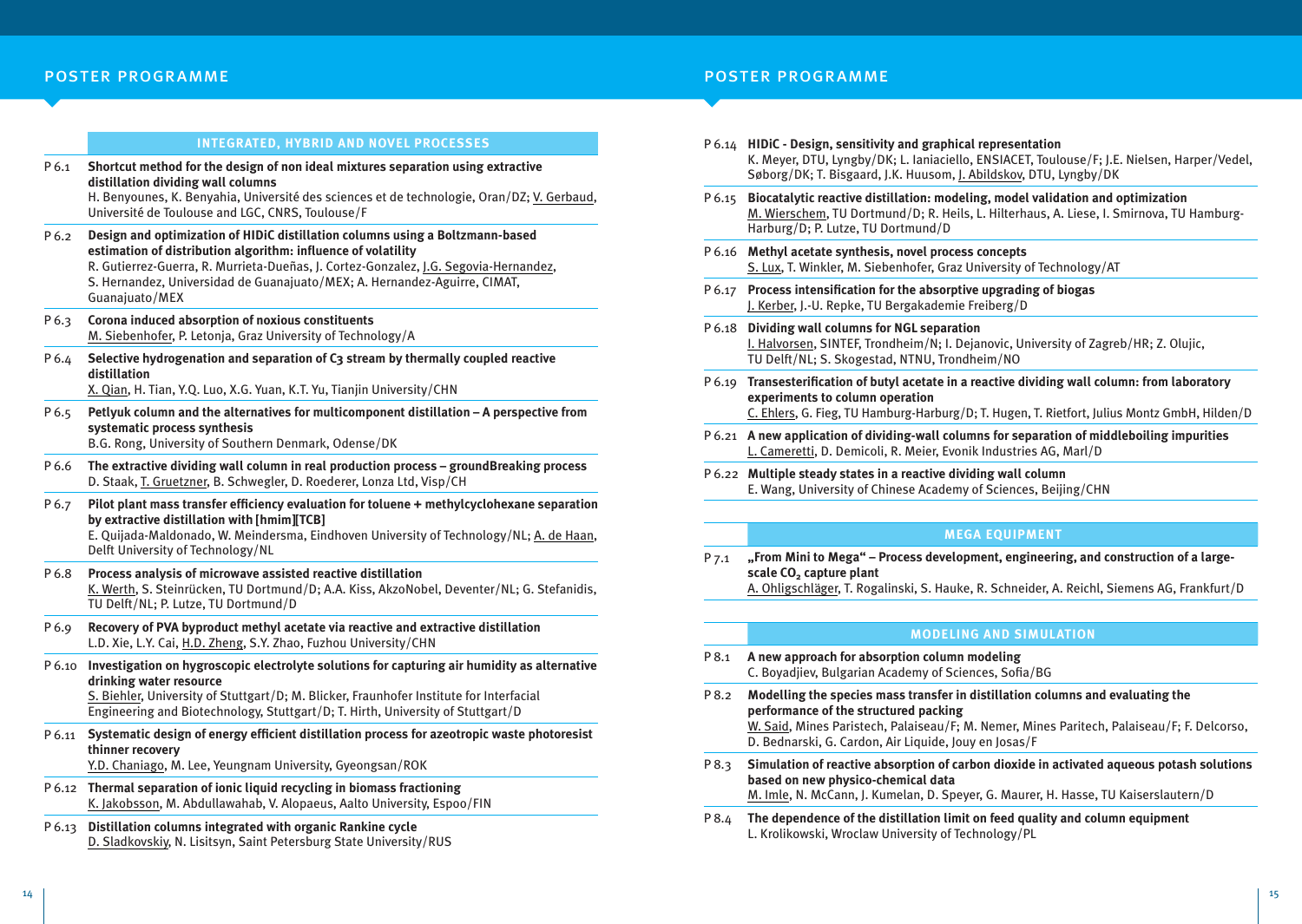### poster programme poster programme

- P 8.5 **On the Riemannian structure of the residue curves maps** N. Shcherbakova, Institut National Polytechnique de Toulouse/F; V. Gerbaud, I. Rodriguez-Donis, Laboratoire de Génie Chimique CNRS, Toulouse/F
- P 8.6 **The determination of phase diagram structure of five-component system on the basis of its geometric scan**

L.A. Serafimov, A.V. Frolkova, G.A. Semin, Lomonosov Moscow State University of Fine Chemical Technology/RUS

- P 8.7 **Optimization of process purification alternatives for biobutanol production** E. Sánchez-Ramirez, J.J. Quiroz-Ramirez, J.G. Segovia-Hernandez, S. Hernandez, Universidad de Guanajuato/MEX; A. Bonilla-Petriciolet, Instituto Tecnológico de Aguascalientes/MEX
- P 8.8 **Analysis of the temperature folds on the phase equilibrium diagrams of ternary systems** A.K. Frolkova, A.V. Frolkova, A.A. Neudakhina, Lomonosov Moscow State University of Fine Chemical Technology/RUS
- P 8.10 **Theoretical study of thermodynamic influences on physical absorption solvents by the means of an abstract flow sheet** R. Deschermeier, H. Klein, TU München, Garching/D
- P 8.11 **Ionic liquids as separating agents in extractive rectification** V.I. Zhuchkov, A.K. Frolkova, P.G. Rum´yantsev, Lomonosov Moscow State University of Fine Chemical Technology/RUS
- P 8.12 **A robust approach for continuous process monitoring and optimization based on Monte-Carlo technique** S. Deublein, BASF SE, Ludwigshafen/D
- P 8.13 **The method of infinitely sharp splits A novel method for the search and identification of possible splits of extractive distillation** F. Petlyuk, Retired, New York/USA; R. Danilov, ECT Service, Moscow/RUS; J. Burger, TU Kaiserslautern/D
- P 8.14 **Shortcut method for the design of multicomponent absorption columns** C. Redepenning, M. Hoffmann, W. Marquardt, RWTH Aachen University/D
- P 8.15 **Environmental and economic assessment of extractive dividing wall distillation columns** J.R. Alcántara Avila, The University of Tokushima/J; S. Hasebe, Kyoto University/J; K.-I. Sotowa, T. Horikawa, The University of Tokushima/J
- P 8.16 **Optimal extractive distillation process for bioethanol dehydration** R.M. Ignat, Politehnica University of Bucharest/RO; A.A. Kiss, AkzoNobel, Deventer/NL
- P 8.17 **Supersaturation and solvent losses in reactive absorption columns** E. von Harbou, M. Imle, TU Kaiserslautern/D; L. Brachert, K. Schaber, KIT – Karlsruhe Institute of Technology/D; H. Hasse, TU Kaiserslautern/D
- P 8.18 **Increasing the efficiency of existing multicomponent downstream processes by plant-wide process optimization** H.-M. Lorenz, D. Otte, TU Bergakademie Freiberg/D; D. Staak, Lonza Group, Visp/CH; J.-U. Repke, TU Bergakademie Freiberg/D
- P 8.19 **Separation of ternary mixtures by extractive distillation with 1,2-ethandiol** A. Sazonova, V. Raeva, Lomonosov Moscow State University of Fine Chemical Technologies/RUS

- P 8.21 **An anisotropic mass transfer model and its application to the simulation of chemical**  absorption of CO<sub>2</sub> into NaOH in packed column W.B. Li, K.T. Yu, X.G. Yuan, B.T. Liu, Tianjin University/CHN P 8.22 **A CFD model for flow charectrization of a sieve tray of divided wall column** T. Moeini, R. Rahimi, Sistan and Baluchestan University, Zahedan/IR P 8.23 **Neural network for quality estimation of product compositions in distillation columns with distributed heating** R. Machado, C. Claumann, Universidade Federal de Santa Catarina, Florianopolis/BR; L. Werle, Universidade Federal da Grande Dourados/BR; C. Marangoni, Universidade da Região de Joinville/BR P 8.24 **Impact on model uncertainty of diabatization in distillation columns** T. Bisgaard, J.K. Huusom, J. Abildskov, Technical University of Denmark, Lyngby/DK P 8.25 **Absorption of SO<sub>2</sub>** in seawater and brine C. Cox, D. Bathen, C. Pasel, M. Luckas, University of Duisburg-Essen, Duisburg/D P 8.26 **Special distillation and special absorption with ionic liquids** Z. Lei, C. Dai, B. Chen, Beijing University of Chemical Technology/CHN P 8.27 **Modeling of vapor-liquid equilibrium and extractive rectification of butyl-propionate – propionoc acid mixture** F. Bedretdinov, T. Chelyuskina, A. Frolkova, Lomonosov Moscow State University of Fine Chemical Technologies/RUS P 8.28 **A novel method to understand the fundamentals of gas/liquid interface behaviour during absorption under transient conditions** P. Schmidt, P. Valluri, University of Edinburgh/UK; L. Ó Náraigh, University College Dublin/IRL; M. Lucquiaud, University of Edinburgh/UK P 8.29 Modeling of CO<sub>2</sub> removal with MEA in spray type absorber-desorber system T. Nagy, Budapest University of Technology and Economics/H; S. Zimmermann, O. Seyboth, University of Stuttgart/D; P. Mizsey, Budapest University of Technology and Economics and University of Pannonia, Veszprém/H; G. Scheffknecht, University of Stuttgart/D P 8.30 **Systematic analysis of entrainers for heterogeneous azeotropic distillation in conventional and divided-wall column processes** D. Bude, J.-U. Repke, TU Bergakademie Freiberg/D P 8.31 **The revelation of new three component system with two ternary azeotropes by mathematical simulation** T. Chelyuskina, A. Perenlei, Lomonosov Moscow State University of Fine Chemical Technologies/RUS P 8.32 **Process development for dewatering a highly non-ideal mixture using commercial simulation software** V. Butz, G. Hofmann-Jovic, M. Strack, InfraServ GmbH & Co. Knapsack KG, Hürth/D
- P 8.33 **Modelling and experimental study of CO2 capture by aqueous monoethanolamine** M. Yazgi, N. Hüser, E.Y. Kenig, University of Paderborn/D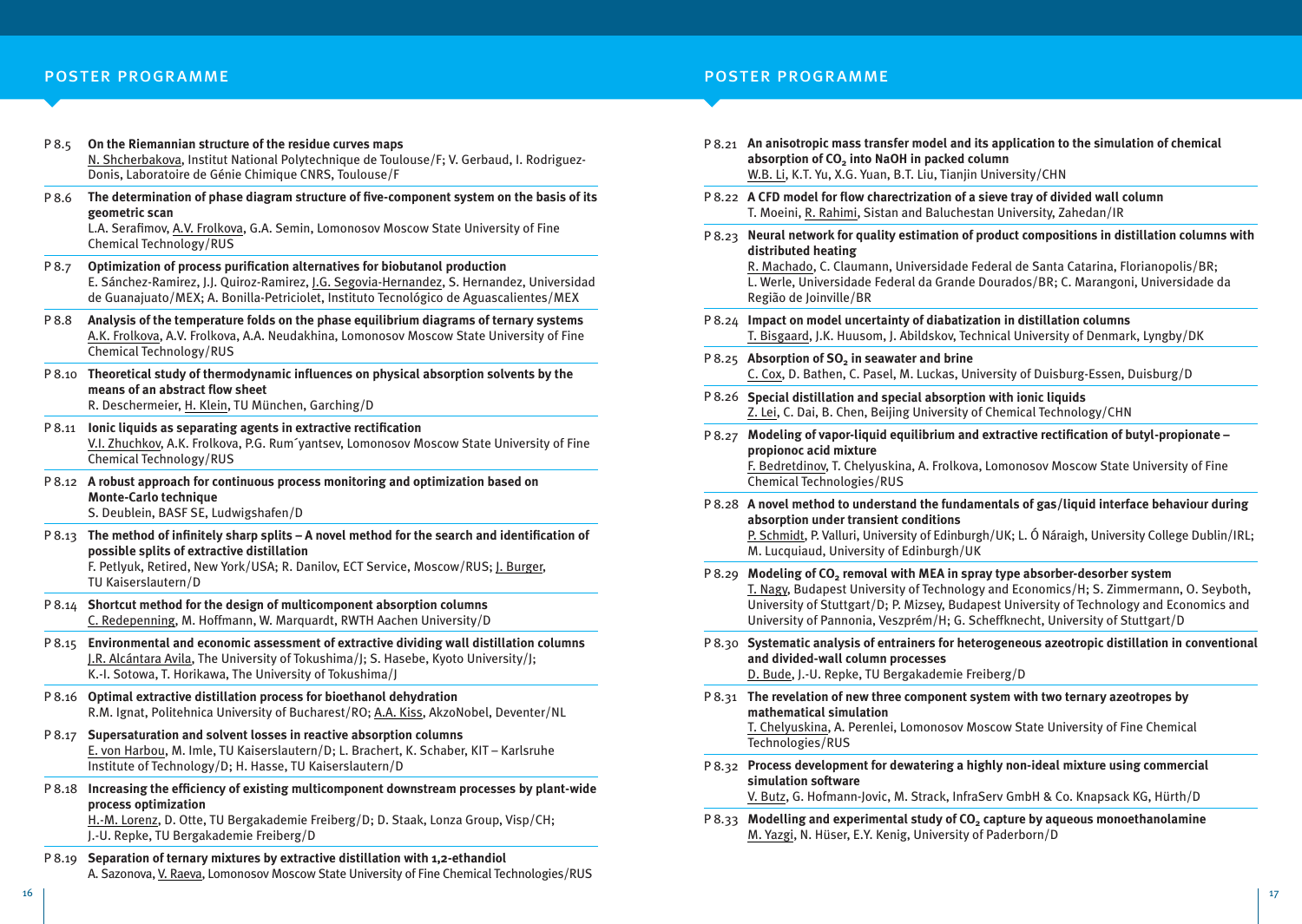P 8.34 **Simulation study of the ultra-low sulfur diesel production using reactive distillation with supercritical CO**

J.C. Cárdenas-Guerra, F.O. Barroso-Muñoz, S. Hernández, Guanajuato University/MEX

P 8.35 **Comprehensive program for the simulation of the centrifugal molecular distillation process for petroleum fractions: parametric sensitivity**

L. Plazas Tovar, University of Campimas/BR; A. Winter, University of Campinas/BR; L.C. Medina, Research and Development Center Leopoldo AmercioMiguez de Mello - CENPES, PETROBRAS, Rio de Janeiro/BR; C.B. Batistella, R. Maciel Filho, M.R. Wolf Maciel, University of Campinas/BR

P 8.36 **CO<sub>2</sub> capture process evaluation at power plant** R. Chavez, Instituto Nacional de Investigaciones Nucleares, Ocoyoacac/MEX; J. Guadarrama, Instituto Tecnologico de Toluca, Metepec/MEX

#### **Process Troubleshooting**

- P 9.1 **Distillation tower gamma scanning Now a quantitative tool for measuring useful capacity** L. Pless, Tracerco, Pasadena, Texas/USA
- P 9.2 **TRU-SCAN® and TRU-CATTM scanning of a structured packing operating at deep vacuum** S. Chambers, Fractionation Research, Inc., Stillwater/USA; L. Pless, R. Carlson, Tracerco, Pasadena/USA